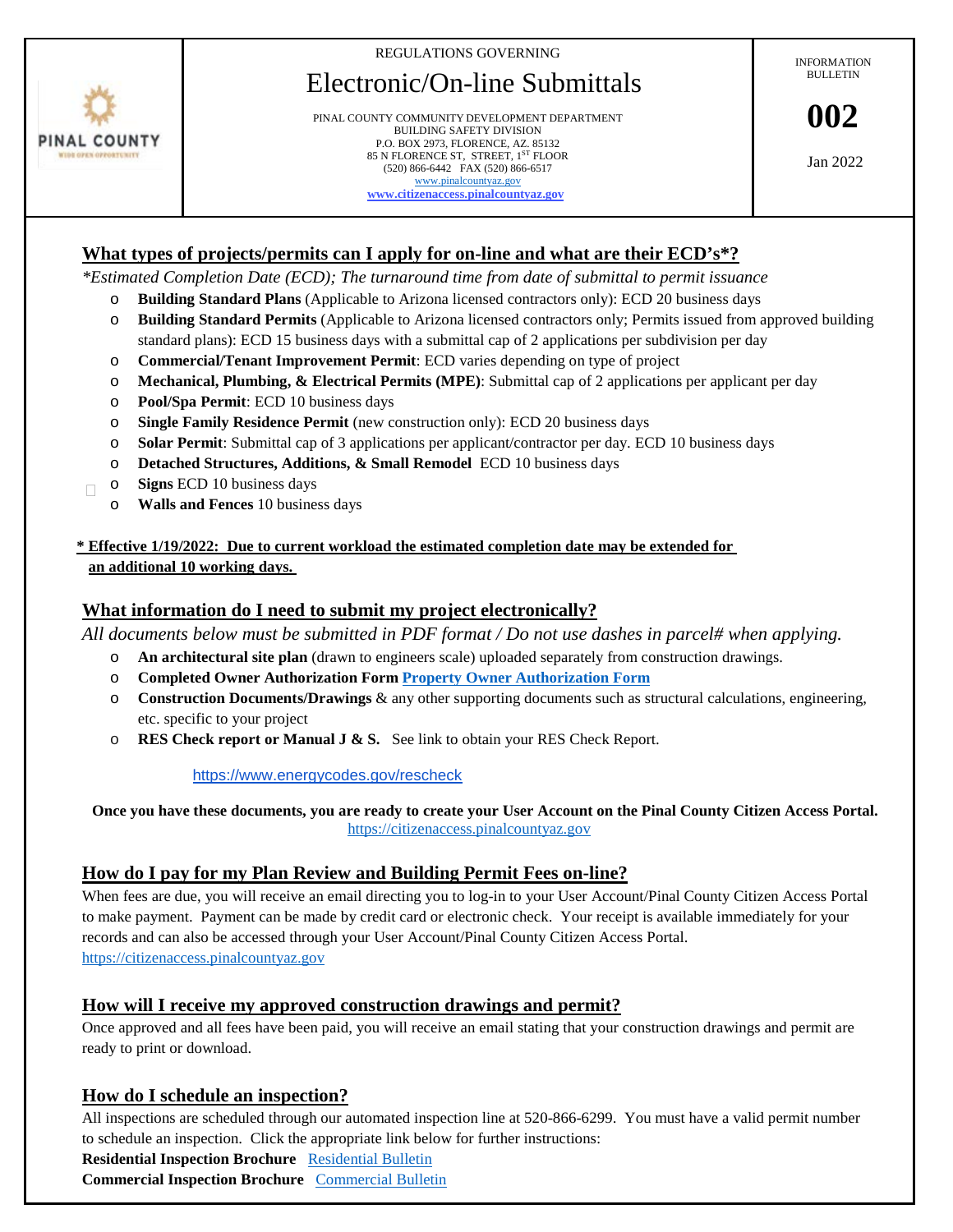#### **BASIC INSTRUCTIONS TO SUBMITTING USING THE ON-LINE SERVICES**

## **\*\*SPECIFIC TO SUBMITTING FOR USE OF BUILDING PERMITS\*\***

Go to pinal.gov

At the top of the website click on "Online Services"

Under the menu "Submit/Request…" click on ePlan Review/ ePermitting

You are now at the Pinal County On-line Service. See below for instructions.

#### **REGISTER FOR AN ACCOUNT (**for first time users)

1. The upper right hand corner you will see in light blue the words "Register for An Account" click here.

2. Click in the box that says "I have read and accepted the above terms." Click on "Continue Registration".

3. Fill in all fields that show a red asterisk \* Under Contact Information click on the blue button that says "add new" Click on the down arrow at the field "Type" and from this list choose "Project Contact" then click on "Continue"

4. Fill in all fields with a red asterisk \*. First and Last name, address, city, state, and zip code. Click on "Continue".

- 5. Click "Continue" again once you have entered your information.
- 6. Click on "Continue Registration"

You now have created your account to use for on-line services. Click on "Login" in the upper right-hand corner.

#### **APPLYING FOR A BUILDING PERMIT**

1. Log into your account.

2. In the middle of the screen you will see headings that say Home, Air Quality, Building, Planning, and Public Works. You want to click on "Building"

3. In the middle of the page underneath where it says "Building" you will have two choices.."Create an Application" or "Search Applications". Click on "Create an Application" to submit.

4. Click on the box next to where it reads "I have read and accepted the above terms." Then click on "Continue Application"

5. Here is where you will choose the correct application type you are applying for. Please be sure to read the descriptions of the different application we offer so that you choose the correct one. If you should choose the incorrect application type, the application will be voided and you will be asked to reapply.

6. Click on the arrow next to where is says "Building" this will open up the menu to choose your application.

7. Choose the application you are submitting for and click on "Continue Application"

8. The first section of the application submittal process will be the "APO" this is the address, parcel, and property owner information. Every field with a red asterisk \*is a required field. There are also "?" marks next to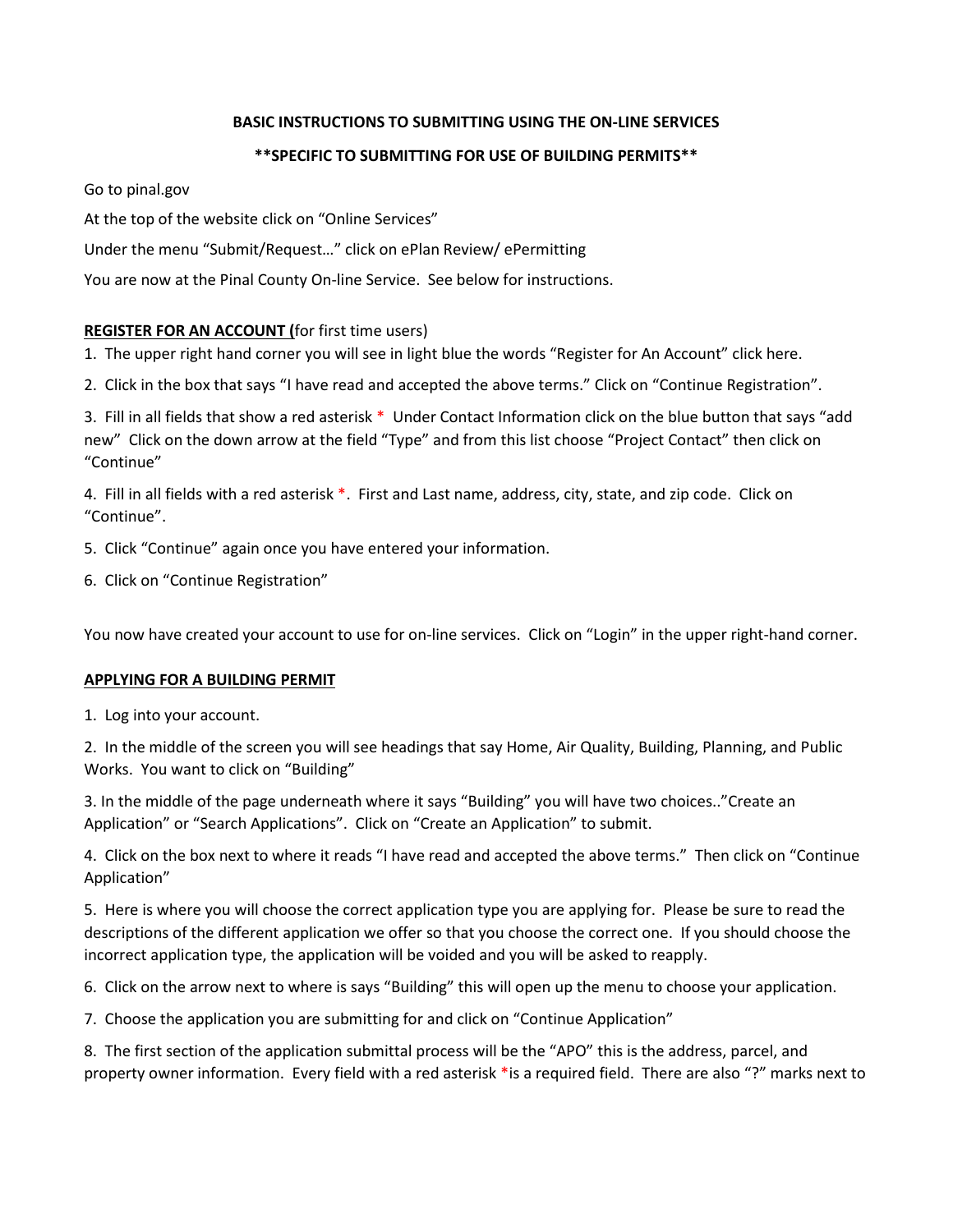some of the fields for you to be able to click on to assist you with what is being asked for in that particular field. **WE PREFER FOR YOU TO ENTER YOUR APPLICATION IN "ALL CAPS"**

9. In the address field, please be sure to search for the address. For example, if the address is 1234 Smith St. Just type in at the "Street No." field the site number of 1234 then click on the blue "Search" button. An address list will pop up. Choose the correct address from the list. Scroll to the bottom of the screen and then click on the blue "Select" button. The address and the parcel number will populate into the fields. If you do not have an address then you will need to search by the parcel number. Go to the field that says "Parcel Number" enter in the parcel number with no dashes and click on the blue "select" button.

10. Next you will enter in the Licensed Professional. You will click on the blue "Add New" button. All fields with a red asterisk \* are required fields. From the drop down menu for "License Type" you will choose either "contractor" or "out to bid" (if you are waiting to secure a builder) or perhaps you are going to act as your own contractor then you would choose "owner builder". If you are choosing "owner builder" you will need to enter a "0" in the "ROC license" field and then proceed to type in your first and last name, address, city, state, zip code, and phone number. You will then click on "save and close" If you are choosing "out to bid" then you will just click on "save and close" If you are choosing "contractor" then you will enter in the "ROC license" field the 6 digit ROC license number (please do not put in anything other than the license number that is issued from the Arizona Registrar of Contractors) You will then put in the contact information for the contractor. Please enter the contact's first and last name, name of the Business, address, city, state, zip code, and phone number. Then click on "Save and Close"

11. Next under Applicant, you will click on "select from account" to enter in the contact information you created when you registered for your account. You will just need to add the phone number and email address and then click on "continue" or you can click on "add new" and enter a different person as the contact. Please keep in mind that all emails regarding the processing of the permit will be sent to the contact that registered for the account.

12. Type in the Property Owner information, name, address, city, state, zip code, and phone number. Click on "Continue Application"

13. Next Section is the "APPLICATION INFORMATION" All fields with a red asterisk \* is a required field. In the field "Existing Use" list what is currently on the property. Example: SINGLE FAMILY RESIDENCE, MANUFACTURED HOME. In the "Proposed Use" field type in the description of what you are applying for. Example: BUILDING A CARPORT. Next put in the square footage. If square footage does not apply to your project then just leave the "0" in the field. Part of County is a required field. Please choose what direction you are at in the County. If you are not sure, please just take a guess and we will correct on our end if necessary. Fill in all fields that are pertinent to the project. If they are not pertinent bypass that field. Click on "Continue Application"

14. Next Section is "Attachments" this is where you will upload your site plan, construction documents, and any other documentation specific to this submittal. Please upload the site plan and construction documents as separate uploads. All uploads need to be in PDF format and any AUTO cad comments removed. To upload a document click on "Add" then at the File Upload screen, click on "Add" you will then choose your document from your where you have the document stored. Once you have selected your documents you will click on "continue" You will then click in the field "Type" and choose "Building Safety Plans" Next you will add in a description of what you have uploaded. Example: Site Plan or Plans…etc. Once you have added all your attachments you will click on "save" and then click on "continue application"